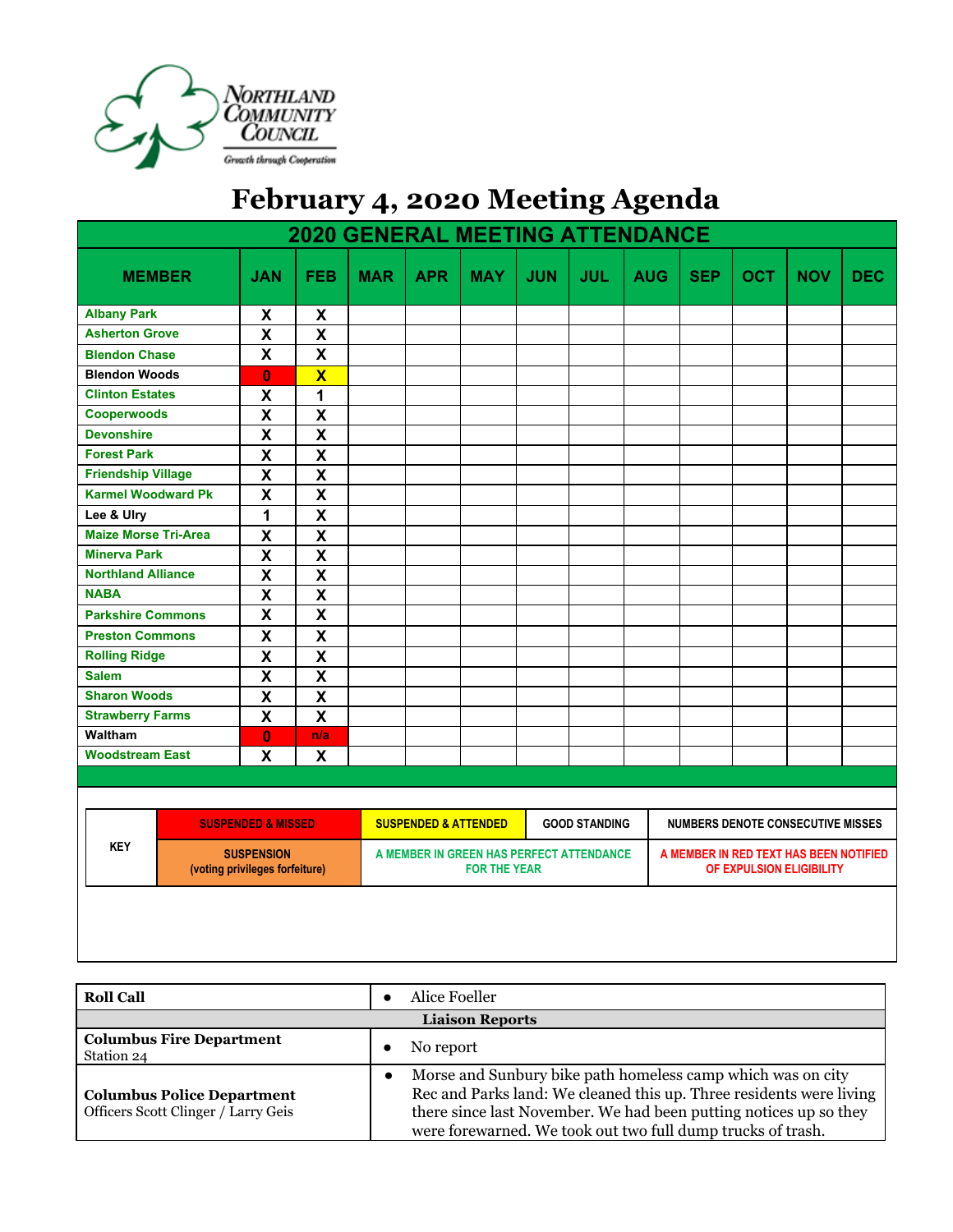|                                                                          | CRT Officer Doherty: We served a narcotics search warrant on<br>$\bullet$            |
|--------------------------------------------------------------------------|--------------------------------------------------------------------------------------|
|                                                                          | Skywae. There was meth, crack, heroin, fentanyl, and also one on                     |
|                                                                          | Ambleside. There were also firearms in both houses.                                  |
|                                                                          | When you see a crime in progress, when do you call 911 versus                        |
|                                                                          | non-emergency? 911 is for something life threatening or someone is                   |
|                                                                          | going to be injured. Or if there is a crime in progress, like someone                |
|                                                                          | is breaking into my car right now. If someone is currently littering,                |
|                                                                          |                                                                                      |
|                                                                          | please don't call 911. If you call 614-645-4545 then hit the STAR key                |
|                                                                          | to skip the menus.                                                                   |
|                                                                          | Young kids had a car stop and try to get them into the car $-$ in The                |
|                                                                          | Preserve neighborhood. This was on NextDoor. Officers said if you                    |
|                                                                          | see something on there, don't be afraid to call or email officers. We                |
|                                                                          | can't take calls based on NextDoor and sometimes rumors spread.                      |
|                                                                          | Working with area hotels to make them comply: Morse Rd Motel 6,<br>$\bullet$         |
|                                                                          | 161 Norwood Inn and Suites and Extended Stay America on                              |
|                                                                          | Quarterhorse Dr. We objected to their permits with the city. We                      |
|                                                                          | will attempt to get them to agree to significant security                            |
|                                                                          | improvements.                                                                        |
| <b>City Attorney's Office</b><br>Sara Pomeroy                            | Extend-a-Suites and The Hawthorne: On both of these, we had                          |
|                                                                          | initially objected with the city, but then came to an agreements.                    |
|                                                                          | They have since fallen out of compliance. We have opened both of                     |
|                                                                          | those cases for contempt cases. Hawthorne is mostly back in                          |
|                                                                          | compliance. Extend-a-Suites has an open contempt case that may                       |
|                                                                          | go forward.                                                                          |
|                                                                          | Friends and Alum Creek and Tributaries: Earth Month is coming<br>$\bullet$           |
|                                                                          | up. Your organization, civic, school, etc. can become a service site                 |
|                                                                          | post. If you want to sponsor a work site and publicize it, you can                   |
|                                                                          | add it to the GreenColumbus database. They'll give you some                          |
|                                                                          | T-shirts, tools, etc. You can do a clean up, plant a garden, plant                   |
|                                                                          | trees, waterway cleanup, wildflower/pollinator garden.                               |
|                                                                          | <b>EarthDayColumbus.org</b>                                                          |
|                                                                          | Beechcroft High School approached FACT and said they wanted to<br>$\bullet$          |
| <b>FACT &amp; Consider Biking</b>                                        | host a site and service through their science group. They will be                    |
| David Roseman                                                            | transitioning an area that is always mowed into a wildflower area.                   |
|                                                                          | New connection to the Alum Creek Path from the south side of<br>$\bullet$            |
|                                                                          | Morse Road. Near Cherrybottom there will be new bike                                 |
|                                                                          | accommodation to get to the Big Walnut trail and to ride along                       |
|                                                                          | Morse Road out toward Gahanna.                                                       |
|                                                                          | Consider Biking: It is now a primary offense to text and drive. It                   |
|                                                                          | $\bullet$<br>used to be a secondary offense. Or to talk on the phone while           |
|                                                                          |                                                                                      |
|                                                                          | holding the phone. Please keep your eyes on the road.                                |
| <b>Northland Area Business Association</b><br>Dave Cooper                | Feb 11, 7:30a YMCA Networking Breakfast - please attend. This<br>$\bullet$           |
|                                                                          | will be a joint event with the Clintonville Chamber of Commerce.                     |
| <b>City of Columbus Community Liaison</b>                                | State of the City Address - You are invited to the Mayor's State of<br>$\bullet$     |
| Alfred Akainyah aaakainyah@columbus.gov                                  | the City Address. Information is here.                                               |
|                                                                          | Lisa Saquel and Irwin Haut - We are from Columbus Northeast<br>$\bullet$             |
|                                                                          | Lions Club. We have been here since 1952. Lions started in 1917.                     |
|                                                                          | We are a $501(c)(3)$ . We are best known for our eyeglass collections                |
|                                                                          | boxes. We give stuffed animals and T-shirts to the Special                           |
| <b>Lions Club</b>                                                        | Olympians.                                                                           |
|                                                                          | Sharon Woods: Consider inviting the Lions Clubs to walk with you                     |
|                                                                          | in the parade and do other activities - Easter Egg Hunt, etc. We do                  |
|                                                                          | some things jointly and we help each other. It's really kept us alive                |
|                                                                          | to have the Lions help us out.                                                       |
| <b>Columbus Community Engagement</b>                                     | Attended, but no report<br>$\bullet$                                                 |
| Sandra R. López srlopez@columbus.gov                                     | <b>Selected Discussions</b>                                                          |
|                                                                          |                                                                                      |
| <b>Round Table Discussion</b><br>Keith Hanson, Manager, Karl Road Branch | · Black History Month - Karl Road, Mixed Media Mural -<br>Creating a mural together. |
|                                                                          |                                                                                      |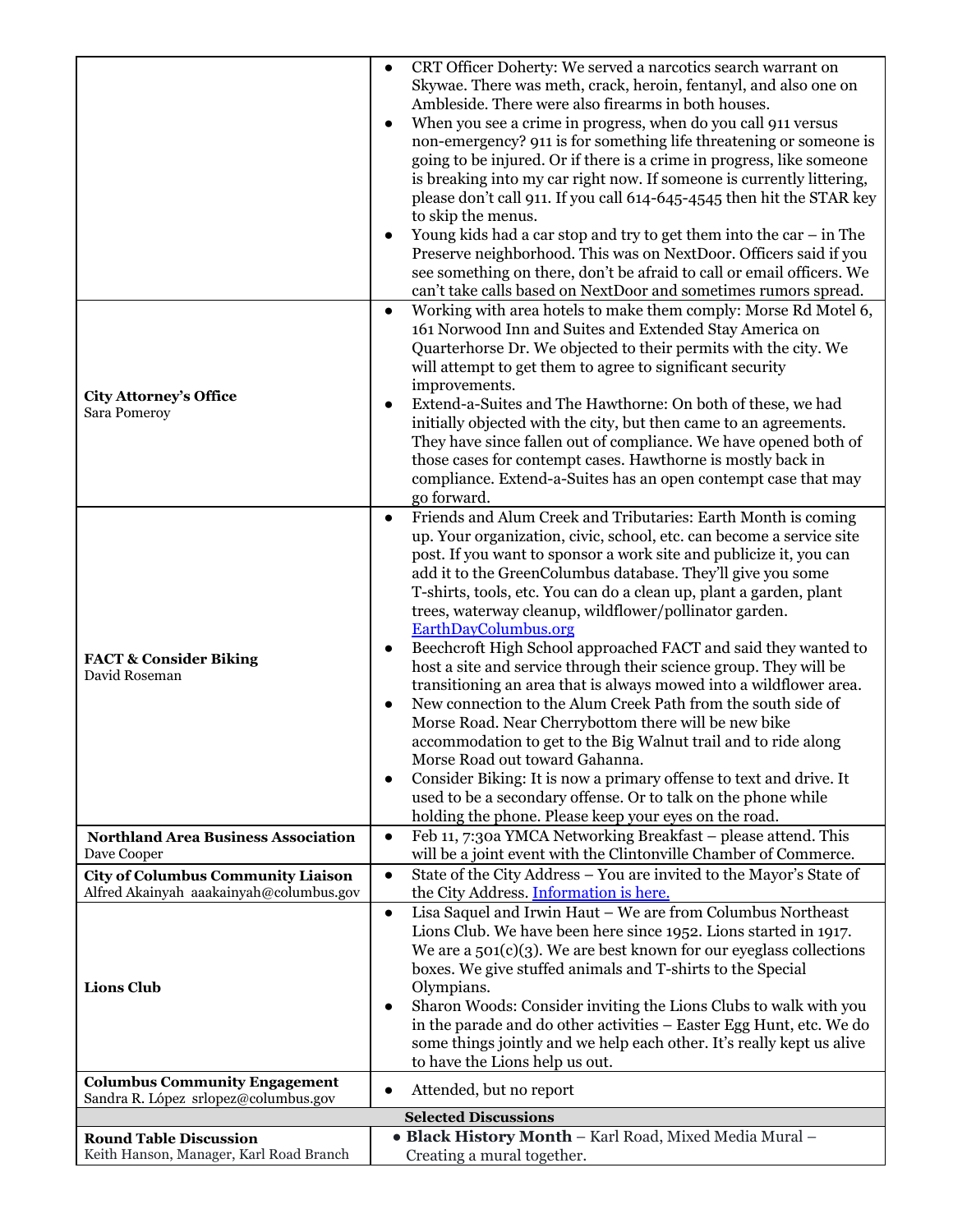| Nikki Scarpitti, Director of Strategic<br>Initiatives & Advocacy, CML<br>Jonathan Moody, CEO, Moody Nolan | Monday 1/24 Singing, Drumming and Dancing with W African<br>Drummer. All activities are listed here.<br>• CULTURE PASSES - Library customers can checkout passes for<br>cultural institutions such a the Veteran's Museum, Columbus<br>Museum of Art, Franklin Park Conservatory, Wexner Center for the<br>Arts, Ohio History Center. Certain passes are located at certain<br>branches, some closer to the institutions. Information is here.<br>• There was a tragic shooting at Driving Park library last night. It is<br>under investigation. The branch was closed today. The fatal shooting<br>occurred in the parking lot near closing time with teens. Staff locked<br>down the building and kept everyone inside safe.                                                                                                                                                                                                                                                                                                               |
|-----------------------------------------------------------------------------------------------------------|-----------------------------------------------------------------------------------------------------------------------------------------------------------------------------------------------------------------------------------------------------------------------------------------------------------------------------------------------------------------------------------------------------------------------------------------------------------------------------------------------------------------------------------------------------------------------------------------------------------------------------------------------------------------------------------------------------------------------------------------------------------------------------------------------------------------------------------------------------------------------------------------------------------------------------------------------------------------------------------------------------------------------------------------------|
|                                                                                                           | <b>Karl Road New Library:</b><br>Keith Hansen: Wed. March 25, 3:30pm Groundbreaking Ceremony. You<br>are all invited.<br>Grand opening scheduled for July 21                                                                                                                                                                                                                                                                                                                                                                                                                                                                                                                                                                                                                                                                                                                                                                                                                                                                                  |
|                                                                                                           | Nikki Scarpetti: In 2019 we completed our first phase of building<br>refreshes, in which we completed 10 buildings.<br>Karl, Hilltop, Gahanna and Reynoldsburg are in this phase.<br>Like the Northern Lights branch, we will have an enhanced children's<br>section, and also more meeting rooms and study rooms, and updated<br>technology. The building is a \$20.5 million investment in the<br>community. We know that the branch is top for reading buddies and<br>computer usage. This new branch will allow us to better serve you and<br>the members of the community.                                                                                                                                                                                                                                                                                                                                                                                                                                                               |
|                                                                                                           | Jonathan Moody, architect with Moody Nolan: This branch is very<br>special to me. I grew up in the area and went to Northland High School.<br>When I was just old enough to understand what a library was, my<br>preschool took a visit to the original Karl Road library and the best I<br>could do was say, "My father drew this library," as a preschooler. My<br>father was the architect. We have had a lot of feedback from the<br>community. One of things CML emphasizes is allowing transparency<br>and flexibility. We don't want to hide things away. And things constantly<br>change, so thinking ahead to adapt for future uses. We designed the<br>branch for expansion. Sometimes the day they open, they are too small.<br>Northland has a lot of masonry and textured materials.<br>Current branch is set back pretty far from the street, which isn't great for<br>bus riders and pedestrians. We will have one of the largest Children's<br>Areas in the library system, overlooking a garden area. Much more<br>daylight. |
|                                                                                                           | Questions: Is the parking lot going to pervious? It will be better than<br>asphalt but not completely water permeable.<br>The current branch is 20,000 and new is 41,000 square feet.<br>Green Building Standards: All of the glass was calculated on the optimal<br>place to put the windows. We don't have as much parking as we could<br>we included a lot of green around the edges and trees. We have conduit<br>for electric car charging stations. The viewing garden is actually a rain<br>garden.                                                                                                                                                                                                                                                                                                                                                                                                                                                                                                                                    |
|                                                                                                           | There is a big drop-off lane to separate parents picking up from people<br>going all the way in to park. Our location has a ton of kids and they are<br>darting into the parking lot, and it's right by the handicapped parking.<br>This is very thoughtful and will be much better.                                                                                                                                                                                                                                                                                                                                                                                                                                                                                                                                                                                                                                                                                                                                                          |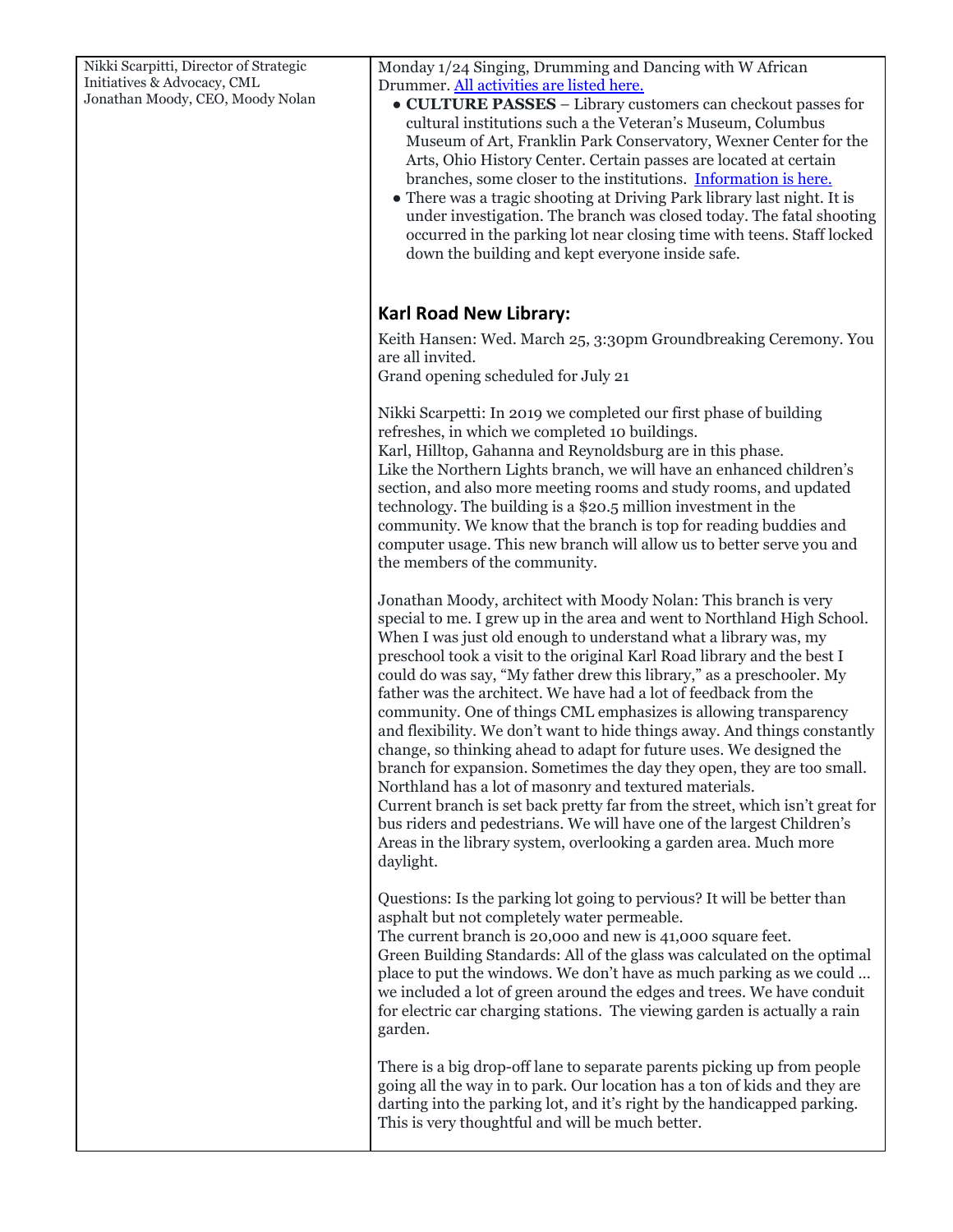|                                                                             | The teen area will be upstairs. The library staff is considering how to<br>cover the larger amount of space and use our security resources. We also<br>have remote security monitoring at some branches, which we can<br>include. We also have lower shelving, which improves the site lines. A lot<br>of walls and separators are glass.<br>There is a time capsule under there. There is a marker and we hope its<br>right under there and we plan to recover it.                                                                                                                                                                                                                                 |  |  |  |  |  |
|-----------------------------------------------------------------------------|-----------------------------------------------------------------------------------------------------------------------------------------------------------------------------------------------------------------------------------------------------------------------------------------------------------------------------------------------------------------------------------------------------------------------------------------------------------------------------------------------------------------------------------------------------------------------------------------------------------------------------------------------------------------------------------------------------|--|--|--|--|--|
|                                                                             |                                                                                                                                                                                                                                                                                                                                                                                                                                                                                                                                                                                                                                                                                                     |  |  |  |  |  |
|                                                                             | <b>NCC Officer Reports</b>                                                                                                                                                                                                                                                                                                                                                                                                                                                                                                                                                                                                                                                                          |  |  |  |  |  |
| Treasurer<br><b>Felix Quachey</b>                                           | Proposed Invoice draft as an update, since the previous one<br>$\bullet$<br>produced uneven results. People did not understand to pay both.<br>Felix took suggestions and will make changes for future year.<br>$\bullet$<br>Treasurer's monthly report was presented.<br>$\bullet$                                                                                                                                                                                                                                                                                                                                                                                                                 |  |  |  |  |  |
| <b>Secretary</b><br>Alice Foeller                                           | January Minutes were circulated and no revisions were sent.<br>$\bullet$<br>Hearing no objections the minutes are considered to be approved.                                                                                                                                                                                                                                                                                                                                                                                                                                                                                                                                                        |  |  |  |  |  |
| <b>Vice President</b>                                                       |                                                                                                                                                                                                                                                                                                                                                                                                                                                                                                                                                                                                                                                                                                     |  |  |  |  |  |
| Roger Davidson                                                              | No report.<br>$\bullet$                                                                                                                                                                                                                                                                                                                                                                                                                                                                                                                                                                                                                                                                             |  |  |  |  |  |
|                                                                             | Update on Elevate Northland: Cameron Mitchell and Mark<br>$\bullet$<br>Swepston are putting together an investment group to purchase the<br>Graves Piano building to lease back to Elevate Northland. We're<br>very excited about that.                                                                                                                                                                                                                                                                                                                                                                                                                                                             |  |  |  |  |  |
| <b>President</b><br>Alicia Ward                                             | February 8 from 4:30-6:30: International Neighbor Potluck at<br>Ashland University's Columbus Campus<br>February 12: 12:00pm Elevate Northland Monthly Meeting at<br>Ashland University's Columbus Campus<br>March 11: From 11-7 at The Mix restaurant will donate 10% of sales<br>to Elevate Northland                                                                                                                                                                                                                                                                                                                                                                                             |  |  |  |  |  |
|                                                                             | <b>NCC Committee Reports</b>                                                                                                                                                                                                                                                                                                                                                                                                                                                                                                                                                                                                                                                                        |  |  |  |  |  |
| <b>Independence Day Parade Committee</b><br>Web site is northlandparade.org | We are having regular meetings and we have our theme and we are<br>$\bullet$<br>working on our sponsorships. 10:30 Saturday March 7 upstairs at<br>the Kroger on Morse Road.                                                                                                                                                                                                                                                                                                                                                                                                                                                                                                                        |  |  |  |  |  |
| <b>Banquet Committee</b><br>Alicia Ward                                     | April 23rd at Little Turtle. Forms due by March 16 <sup>th</sup> . Nominate<br>$\bullet$<br>people from your area and they will receive public recognition at<br>the banquet.                                                                                                                                                                                                                                                                                                                                                                                                                                                                                                                       |  |  |  |  |  |
| <b>Development Committee</b><br>Dave Paul, Chair                            | There was a one case, a variance for a privacy fence in front of a<br>$\bullet$<br>building setback. 4147 Towncrier Place. Corner lots receive some<br>special treatment so they can fence their "side yard." These rules<br>are to prevent sight lines for drivers approaching the intersection.<br>This property is a corner lot near Cherrybottom. But there is a<br>power utility between his house and Broadway, which is the next<br>street, protecting the sight lines. We felt this is one of the cases that<br>variance is designed for; a unique characteristic to their property.<br>We agreed to support the variance he is requesting.<br>We have a number of cases on Feb. 6 meeting. |  |  |  |  |  |
| <b>Graphics and Code Task Force</b><br>Bill Logan, Coordinator              | no report                                                                                                                                                                                                                                                                                                                                                                                                                                                                                                                                                                                                                                                                                           |  |  |  |  |  |
| <b>Additional Discussions</b>                                               |                                                                                                                                                                                                                                                                                                                                                                                                                                                                                                                                                                                                                                                                                                     |  |  |  |  |  |
| <b>Other Old Business</b>                                                   | Officer Elections – A single incumbent candidate was listed for<br>each office. Members voted using a paper ballot.<br>Pat Hammel moved to accept the slate of officers as presented,<br>Scott seconded – motion carried unanimously. Officers for 2020<br>are: Alicia Ward, president, Roger Davidson, vice president, Felix<br>Quachey, treasurer, Alice Foeller, secretary.                                                                                                                                                                                                                                                                                                                      |  |  |  |  |  |
| <b>Other New Business</b>                                                   | Removal of Waltham. If anyone can give him some help. He's a<br>$\bullet$<br>one-man show. Please reach out and give him support. They are<br>welcome to come back and apply again when they are in better<br>shape.                                                                                                                                                                                                                                                                                                                                                                                                                                                                                |  |  |  |  |  |